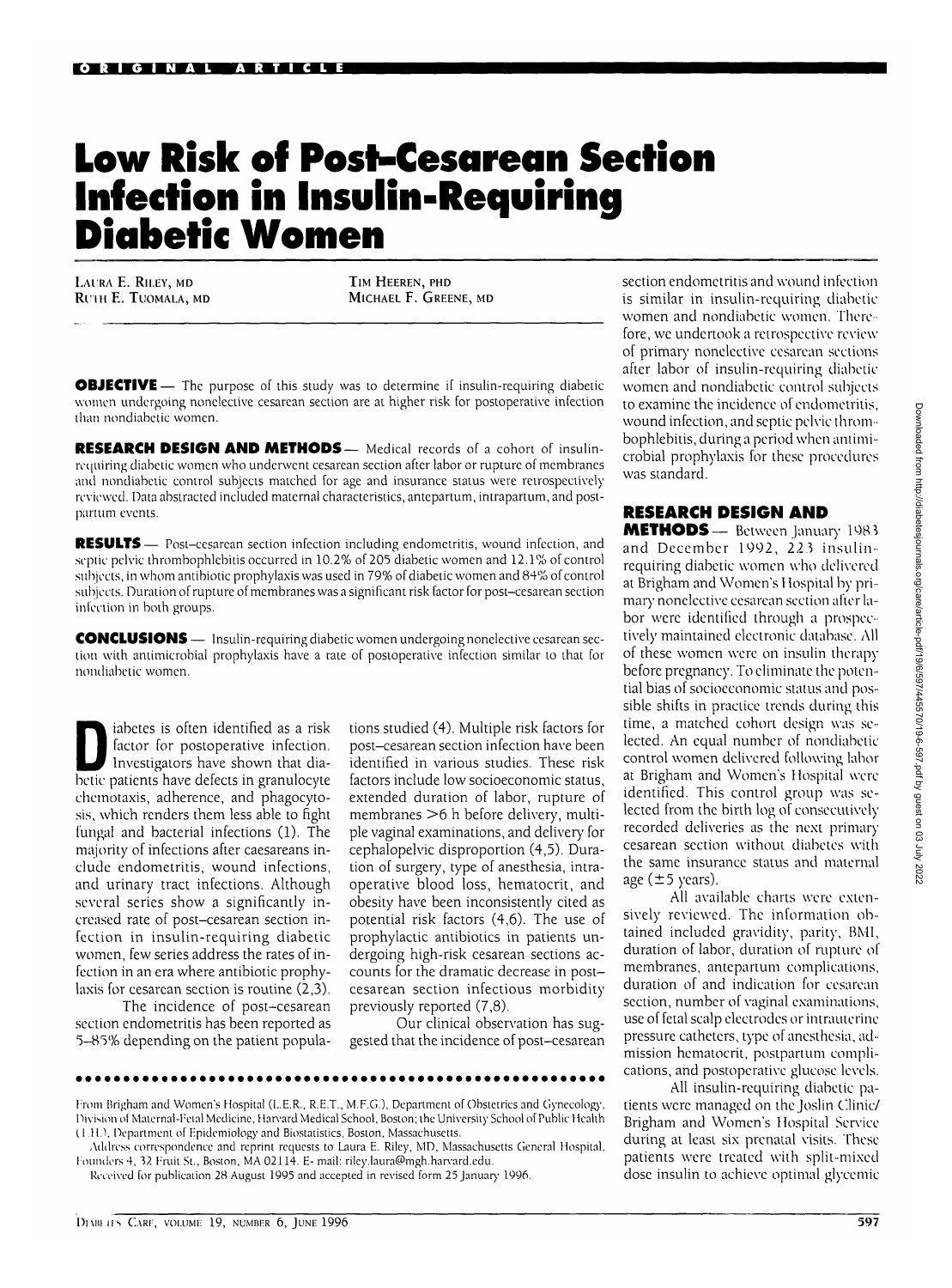control (fasting blood glucose <105 and 2 h postprandial glucose <120). Patients were examined by ultrasound before delivery for estimation of fetal weight. After fetal lung maturity was documented, patients underwent either induction of labor at 37-40 weeks or primary cesarean section for macrosomia. Women who underwent primary elective cesarean section for macrosomia, active proliferative retinopathy, or breech without labor were excluded from the study. Intrapartum management of glucose was accomplished by bedside hourly capillary blood glucose determinations with the addition of continuous intravenous insulin infusions to maintain glucose levels between 70-120 mg/dl. Postpartum blood glucose levels were checked every 4 h, and the patient was treated with a standard split-mix subcutaneous insulin regimen to a target glucose of <140 mg/dl 2 h postprandial.

The women in the control group were managed by a variety of private and staff obstetricians. The uniformity of prenatal and intrapartum care in this group could not be determined.

Antibiotic prophylaxis for nonelective caesareans preceded by labor or rupture of membranes was recommended and adopted by the majority of obstetricians at Brigham and Women's Hospital in 1980. Patients routinely received one dose of a first-generation cephalosporin (i.e., Cefazolin) or second-generation cephalosporin (i.e., Cefoxitin) after the cord was clamped and two doses postoperatively.

Endometritis was diagnosed by fever >100.4°F on two consecutive readings, in addition to uterine tenderness or foul-smelling lochia. Incisional wound infection was identified by fever  $>$  100.4°F, erythema, or purulent drainage plus a positive wound culture. Septic pelvic thrombophlebitis was identified if the diagnosis was stated by the obstetrician and the patient received intravenous heparin therapy and antibiotics with resolution of the fever. Preoperative use of antibiotics and length of stay were also evaluated.

Comparison of diabetic and control women was performed through the uncorrected  $\chi^2$  test with 1 df or Fisher's exact test when an expected frequency was <5. Infection rates in each of the groups were presented through 95% CI, with exact CI used when the observed number of infections was six or less. Univariate and multiple logistic regression

| Table 1-Demographic data in diabetic and control populations |  |  |
|--------------------------------------------------------------|--|--|
|                                                              |  |  |

|                   | Diabetic subject | Control subject | Significance |  |
|-------------------|------------------|-----------------|--------------|--|
| n                 | 205              | 206             |              |  |
| Age (years)       | $28.3 \pm 0.4$   | $28.9 \pm 0.5$  | <b>NS</b>    |  |
| Gestation (weeks) | $37.1 \pm 0.2$   | $38.7 \pm 0.2$  | P < 0.01     |  |
| Payer status      |                  |                 |              |  |
| Medicaid          | 33 (15.7%)       | 33 (15.7%)      |              |  |
| Private           | 177 (84.3%)      | 177 (84.3%)     |              |  |

Data are means  $\pm$  SE. Data are absolute number and percentages.

analyses were used to determine risk factors potentially significant for postcesarean infection. A P value  $<$  0.05 was considered significant.

RESULTS - Of 223 insulin-requiring diabetic women identified through our database, 13 were excluded because of incomplete medical records. Five diabetic women and four control patients were excluded because they received preoperative antibiotics for intra-amniotic infection, subacute bacterial endocarditis prophylaxis, or urinary tract infection. The demographics of our patient populations are presented in Table 1. Of note is the fact that 84% of our subjects were privately insured. The distribution of diabetic women by White's classification is presented in Table 2.

The infection rate for insulinrequiring diabetic women and control subjects is presented in Table 3. There was no significant difference in the number of patients with endometritis in diabetic women versus control subjects (4.9 vs. 9.2%, NS). Likewise, there was no statistically significant difference in the number of wound infections in diabetic women versus control subjects (2.9 vs. 2.4%, NS) or the number of septic pelvic

Table 2—*Distribution of diabetic women by White's classification*

| White's class | Frequency | Percent |
|---------------|-----------|---------|
| B             | 44        | 21.5    |
| C             | 57        | 27.8    |
| D             | 50        | 24.4    |
| F             | 7         | 3.4     |
| FR            | 19        | 9.1     |
| Н             | 1         | 0.5     |
| R             | 24        | 11.7    |
| RF            | 1         | 0.5     |
| RT            |           | 0.5     |
| Τ             | 2         | 1.0     |

thrombophlebitis cases (2.4 vs. 0.5%, NS).

Comparative rates of potential risk factors for post-cesarean endometritis and wound infection in diabetic and control women is presented in Table 4. Admission hematocrits were significantly lower in diabetic women versus control subjects (36 vs. 37%,  $P < 0.01$ ). However, BMI was not different in both groups. Likewise, the use of fetal scalp electrodes was not different. Intrauterine pressure catheters were used significantly more frequently in diabetic patients than in control subjects (17.1 vs. 10.2%,  $P \leq$ 0.05). Although the mean duration of labor was similar in diabetic women versus control subjects, the percentage of women with long labor (i.e.,  $>18$  h) was significantly lower in diabetic patients than control subjects (10.2 vs. 21.8%, P  $= 0.006$ ). The mean duration of rupture of membranes was 11.6 h in diabetic pregnant women versus 28.6 h in control subjects, which was of borderline significance ( $P = 0.058$ ). Last, the number of vaginal examinations performed in diabetic patients versus control subjects reached borderline significance (4.4 vs. 5.2 exams,  $P = 0.053$ .

Within the diabetic population, there were no significant differences in infection rates among White's classes. The mean of four consecutive glucose measurements during the first 24 h postcesarean section was available for 12 infected and 124 uninfected diabetic patients. While those with high postoperative mean glucoses (>75th percentile for the sample: i.e., mean glucose ^225) had twice the rate of postoperative endometritis and wound infection, this difference was not statistically significant. The mean glucose level for the uninfected group was 180 (SD 67) and for the infected group was 218 (SD 120),  $P = 0.95$ .

Univariate logistic regression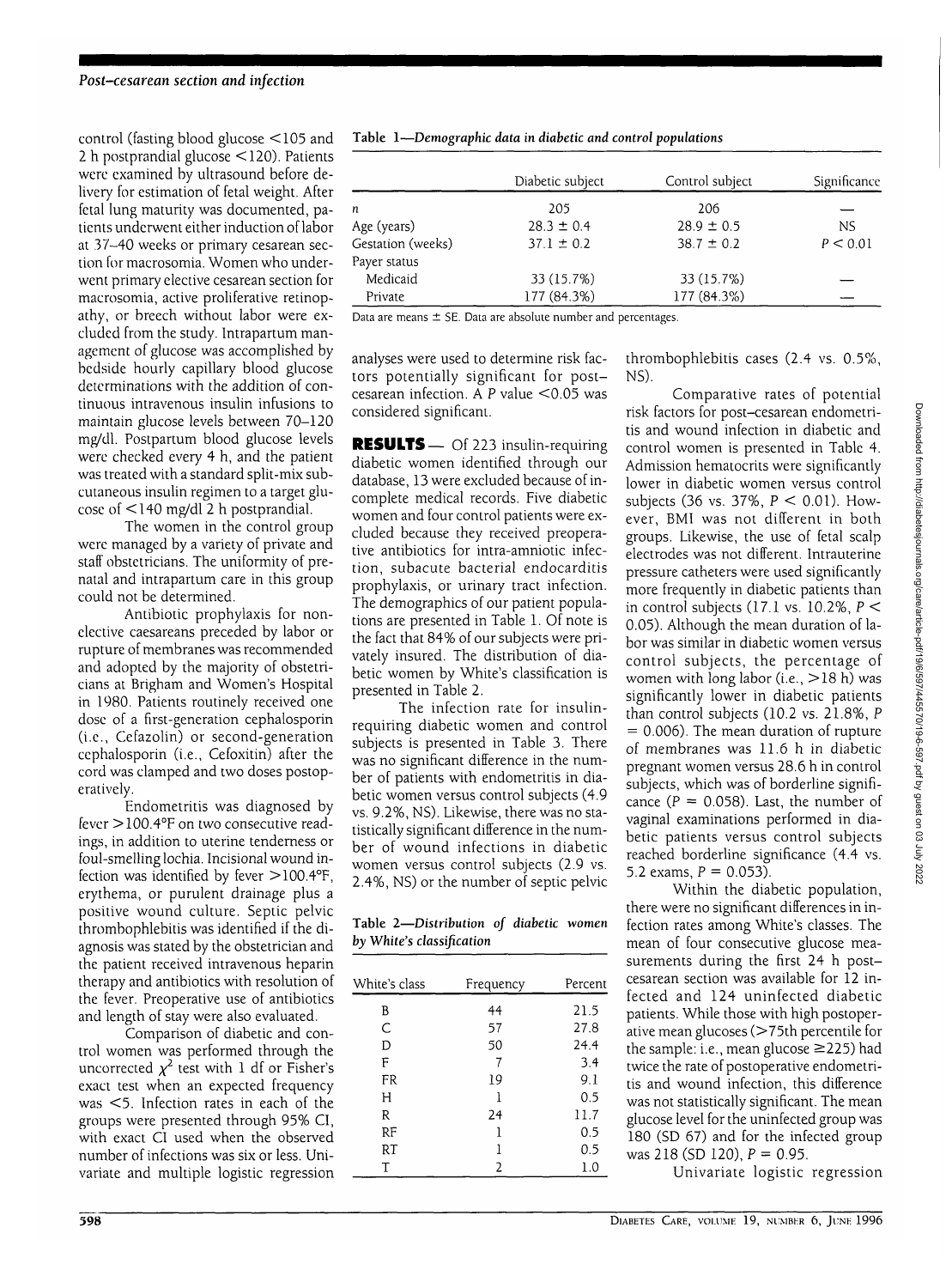|                  | Diabetic subjects | Control subjects | Significance |
|------------------|-------------------|------------------|--------------|
| n                | 205               | 206              | ΝS           |
| All infections   | 21 (10.2%)        | $25(12.1\%)$     |              |
|                  | $(6.1 - 14.3)$    | $(7.6 - 16.6)$   |              |
| Endometritus     | 10 (4.9%)         | 19 (9.2%)        | ΝS           |
|                  | $(1.9 - 7.9)$     | $(5.3 - 13.1)$   |              |
| Wound infection  | $6(2.9\%)$        | 5(2.4%)          | <b>NS</b>    |
|                  | $(1.1-6.3)$       | $(0.8 - 5.6)$    |              |
| Septic pelvic    | 5(2.4%)           | 1(0.5%)          |              |
| Thrombophlebitis | $(0.8 - 5.6)$     | $(0.0 - 2.7)$    | NS.          |

Data arc n (%) (95% CI).

analysis showed that duration of rupture of membranes ( $P = 0.014$ ), duration of labor ( $P = 0.029$ ), and number of vaginal examinations ( $P = 0.058$ ) were risk factors for infection. In a multiple logistic regression analysis including all three factors, duration of rupture of membranes remained significant ( $P = 0.006$ ), while duration of labor ( $P = 0.075$ ) and number of examinations ( $P = 0.075$ ) were of borderline significance.

lntraoperative antimicrobial prophylaxis was used in 79.0% of diabetic women and 84.0% of control subjects (NS). Of note, infection occurred in 2 of 41 diabetic women and in 4 of 29 control subjects who did not receive antibiotic prophylaxis.

CONCLUSIONS— The association of insulin-requiring diabetes and severe bacterial and fungal infections has been observed. There was no evidence from our study that insulin-requiring diabetic women who delivered by nonelective cesarean section with frequent administration of antimicrobial prophylaxis were at any greater risk for serious postoperative

infections than nondiabetic control subjects.

Diamond et al. (2) retrospectively compared the incidence of post-cesarean section endometritis and wound infection in 79 IDDM women to 158 nondiabetic control subjects. Patients within each group were further divided into low risk or high risk categories. The high-risk category included those patients with rupture of membranes or labor before cesarean section while low-risk patients were delivered by elective cesarean section without either labor or rupture of membranes. Low-risk diabetic subjects had a 9% incidence of endometritis or wound infection versus 2% in low-risk control subjects. Prophylactic antibiotics were used in only 25% of high-risk diabetic and control patients. High-risk diabetic women had a 25% incidence of endometritis or wound infection versus 6% in high-risk control subjects. Stamler et al. (3) prospectively evaluated 65 IDDM women with intact membranes and no labor delivered by elective repeat cesarean section. This group was retrospectively compared with 65 nondiabetic control subjects for the incidence of antepartum and postpartum infections. These investigators found that 8% of diabetic subjects versus 0% of control subjects had postcesarean section endometritis or wound infections. They found no correlation between glycemic control as measured by HbAl or postpartum glucose and infection among the diabetic patients. Prophylactic antibiotic use in these groups was not discussed.

Our retrospective study evaluates a large cohort of insulin-requiring diabetic women all undergoing high-risk cesarean sections, the majority of whom received antibiotic prophylaxis. Therefore, we would anticipate a low incidence of post-cesarean section infection. Socioeconomic status was not reported in the two previous studies. Our population was mostly insured patients who are known to be at lower risk of post-cesarean section infection. In addition to soeioeeonomie status, there are many other patient characteristics and institution practices that may account for a higher prevalence of post-cesarean section infection observed at other institutions.

As in previous studies, we were unable to correlate mean postpartum glucose with the incidence of postoperative infection. This may in part be due to our small sample size. We did, however, observe in both diabetic and control populations that duration of rupture of membranes was a clear independent risk factor for post-cesarean section infection. The number of vaginal examinations and duration of labor were of borderline significance when duration of rupture of membranes was controlled for.

Septic pelvic thrombophlebitis is an unusual complication. While not significant, our data raises the question of whether septic pelvic thrombophlebitis is a more common complication among women with insulin-requiring diabetes.

Limitations of our study include its size and its retrospective design. Although relatively large compared with other available studies, our inability to find a statistically significant difference in post-cesarean section infection rates between diabetic and nondiabetic women could be due to inadequate sample size. To determine the sample size necessary to demonstrate a statistically significant difference in the observed rates of infection, we performed a power calculation. This

**Table 4—***Risk factors potentially associated with post-cesarean section endometritis and* **wound** *infection in diabetic and control populations*

|                                          | <b>Diabetic</b><br>subjects | Control<br>subjects | P value |
|------------------------------------------|-----------------------------|---------------------|---------|
| Hematocrit (%)                           | $36 \pm 0.2$                | $37 \pm 0.2$        | < 0.01  |
| BMI                                      | $27.6 \pm 0.4$              | $26.6 \pm 0.4$      | NS      |
| Fetal scalp electrode use                | 50.2                        | 47.6                | NS.     |
| Intrauterine pressure catheter use       | 17.1                        | 10.2                | < 0.05  |
| Duration of labor (hours)                | $13.7 \pm 1.4$              | $11.9 \pm 1.1$      | NS.     |
| Duration of rupture of membranes (hours) | $11.6 \pm 0.9$              | $28.6 \pm 8.1$      | 0.058   |
| Number of vaginal exams                  | $4.4 \pm 0.3$               | $5.2 \pm 0.3$       | 0.053   |
| Data are means $\pm$ SE or %.            |                             |                     |         |